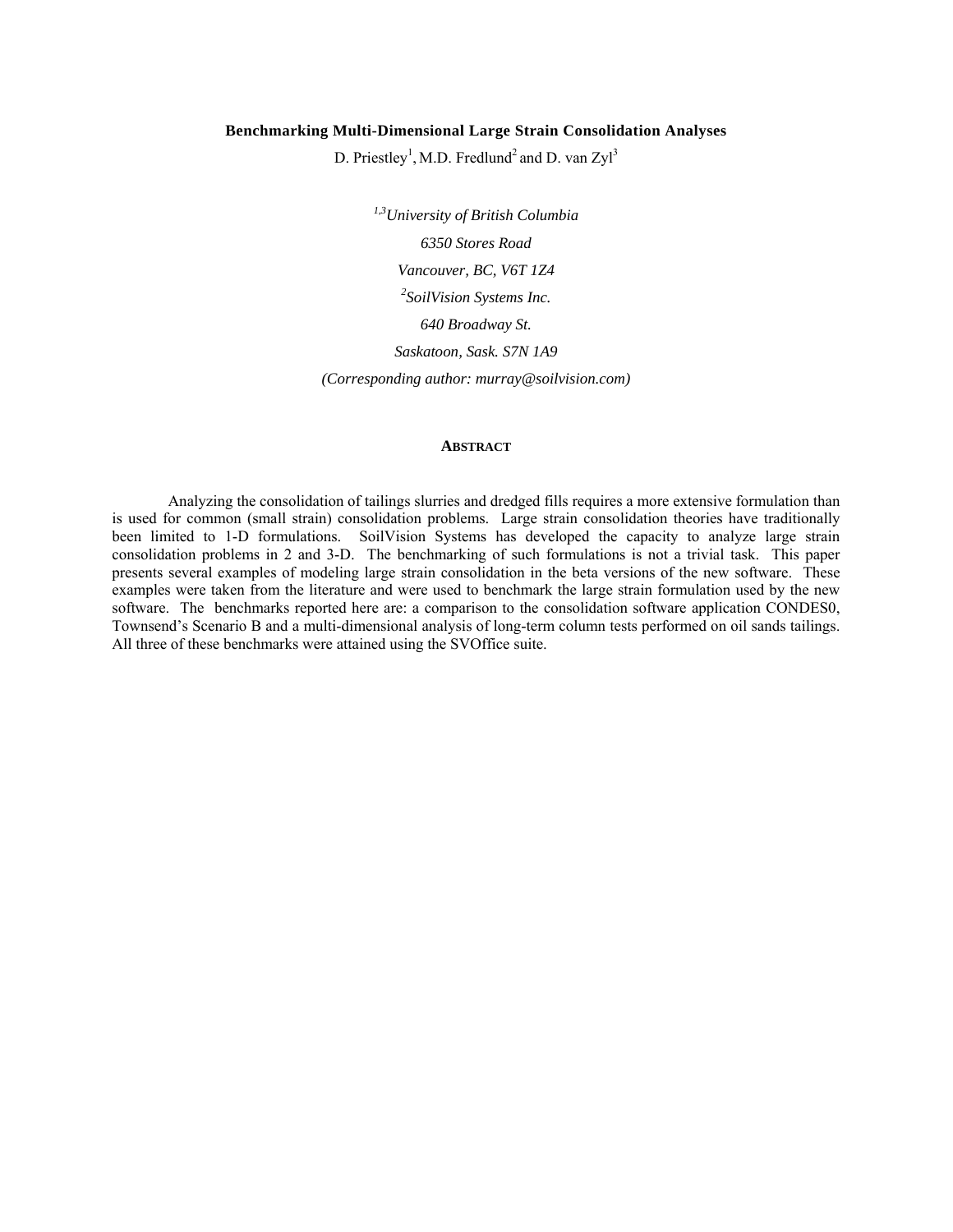### **INTRODUCTION**

The consolidation of soil/liquid slurries plays a large role in the design of tailings impoundments and dredged fills. It is necessary to be able to predict the settlement of the material over time, as well as changes in the strength and hydraulic characteristics of the material.

This paper presents several models used to benchmark the consolidation features available in a beta version of the SVOffice suite of SoilVision Systems. It provides the results from a series of initial benchmarks consisting of 1-D models to test the validity of the 1-D formulation before it is applied to 2-D and 3-D models. The benchmarks included: a comparison of results obtained using the program CONDES0 to those from SVOffice [1]; Townsend's Scenario B representing a mature tailings deposit that is filled intermittently [2]; and a multi-dimensional analysis of the results obtained from long term, column testing of oil sands tailings [3]. A variety of formulations used to model the effective stress-void ratio curve were examined, as well as different methods of filling, including:

- Instantaneous and staged filling
- Use of various effective stress curves including: power function, extended power function and the Weibull function
- Extremely high initial void ratios at the time of deposition

## **Large Strain Consolidation**

The sedimentation and consolidation of soft soils is a complex process that has challenged researchers over much of the last century. Like much of soil mechanics, engineers must use their judgement and make approximations in order to estimate consolidation of soils. Karl Terzaghi established the first general formulation when he developed his Theory of Consolidation [4]. Terzaghi assumes that hydraulic conductivity remains constant and that settlement is small.

In 1967, Gibson, England and Hussey refined the formulation to allow for large strain consolidation where the layers are able to move and where hydraulic conductivity isn't assumed to be constant [5]. Their formulation (equation 1) is written in terms of void ratio, similar to Terzaghi's original formulation.

$$
+\left(\frac{\rho_i}{\rho_f}-1\right)\frac{d}{d\theta}\left[\frac{k(\theta)}{1+\theta}\right]\frac{\delta\theta}{\delta z} + \frac{\delta}{\delta z}\left[\frac{k(\theta)}{\rho_f(1+\theta)}\frac{d\sigma'\delta\theta}{d\theta\delta z}\right] + \frac{\delta\theta}{\delta t} = 0
$$
\n(1)

Where  $\rho_s$  is the density of the solid phase,  $\rho_f$  is the density of water, e is the void ratio, k(e) is the hydraulic conductivity written in terms of void ratio, z is the reduced Lagrangian height coordinate, σ' is the effective stress and t is time

The advantage of using the void ratio as a basis of calculation is that the effective stress and hydraulic conductivity can be written in terms of the void ratio based upon the results obtained from oedometer and other laboratory consolidation tests. Formulations for the effective stress relationship are generally written as void ratio in terms of stress. Common formulations include: the Power Function (equation 2), the Extended Power Function (equation 3) and the Weibull Function (equation 4). The Hydraulic Conductivity is generally provided as a Power Function (equation 5) with hydraulic conductivity written in terms of void ratio.

$$
e = A(\sigma^{\prime})^B \tag{2}
$$

$$
e = A(\sigma^4 + Z)^B \tag{3}
$$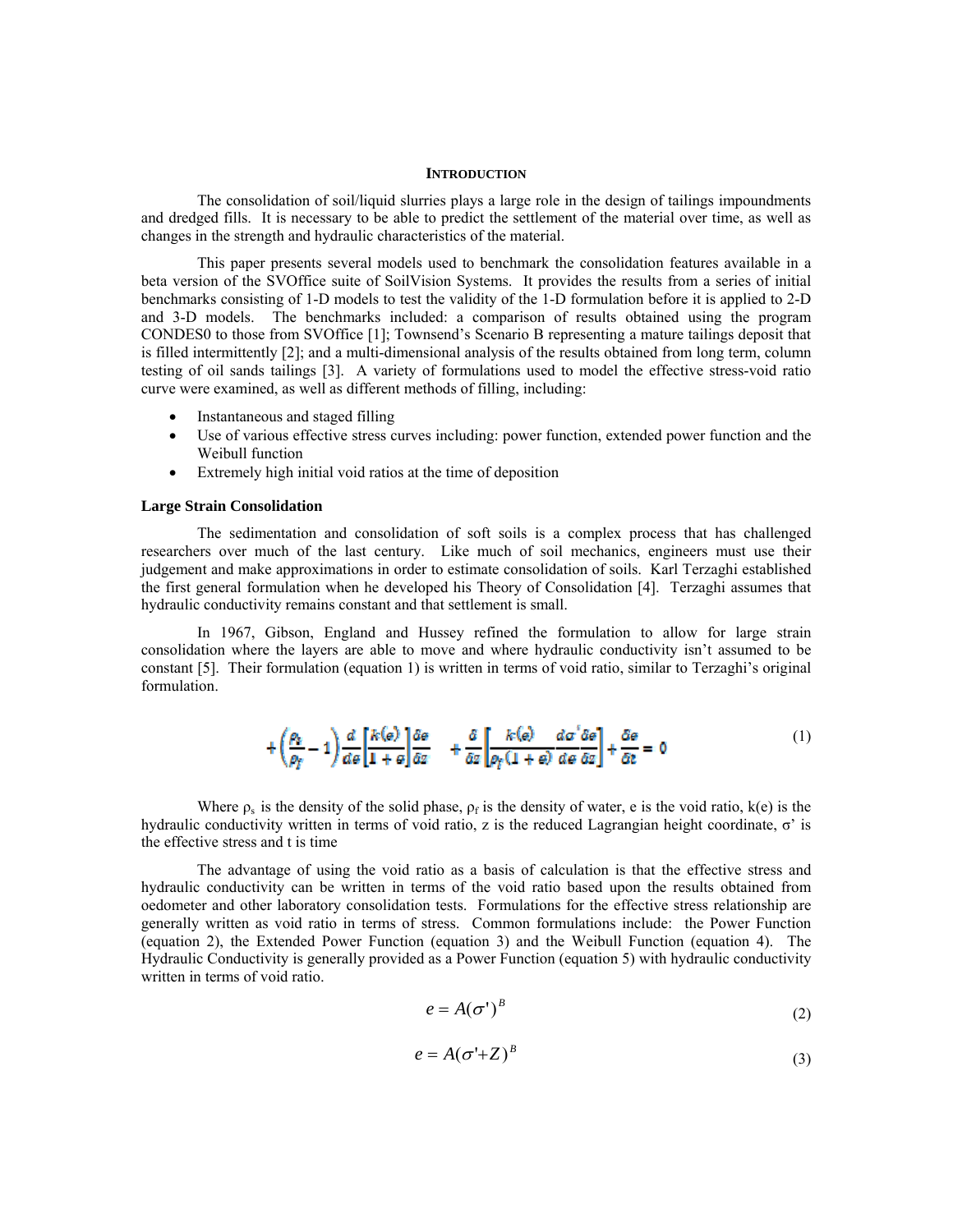$$
e = A - B \exp(E \sigma^{F})
$$
 (4)

$$
k = Ce^D \tag{5}
$$

#### **Lagrangian Coordinate System**

The Gibson formulation is based upon a Lagrangian coordinate system [5]. Most soil mechanics analyses uses the Eulerian method whereby the plane of reference is fixed and the rate of flux and soil movement are measured [6]. With regards to consolidation, this becomes difficult as the volume of the slurry will change over time as water leaves the system decreasing the void ratio and thus the overall volume.

This is solved using the Lagrangian system whereby a fixed volume of dry soils is used as a basis of measurement. The soil within the volume remains constant, while the volume of water and the height of that column vary over time. The z term is used to indicate the unit volume of the dry soil fraction of the slurry. Figure 1 shows how z remains constant while the slurry height, a, varies with void ratio.



Figure 1 - Comparison of Eulerian and Lagrangian Coordinate Systems [*after* 6]

### **SVOffice Consolidation Software**

SVOffice uses a coupled deformation flux analysis to solve large strain problems. By coupling their deformation package (SVSolid) with the flux package (SVFlux), they were able to solve for large strain applications. The program requires much the same input data as is required for the Gibson, England and Hussey formulation but performs the calculations using a stress-strain formulation rather than a void ratio term representing the volume [7].

This has proven to be extremely useful when solving for consolidation problems that occur in multidimensional space as it accounts for the multidimensional aspects of both groundwater flux and deformation. This was not possible with the previous formulations.

In using a stress-strain formulation it is required to specify a value of Poisson's ratio as additional input to the analyses. This parameter is not considered in other consolidation formulations, with the exception of Cryer, 1963 [9]. This formulation allows for the calculation ofthe excess porewater pressure due to the so-called Mandel Cryer effect at various Poisson's ratios. The details of this, including the selection of appropriate values of this parameter, are part of the ongoing research at this time.

# **2-D and 3-D Consolidation Modeling**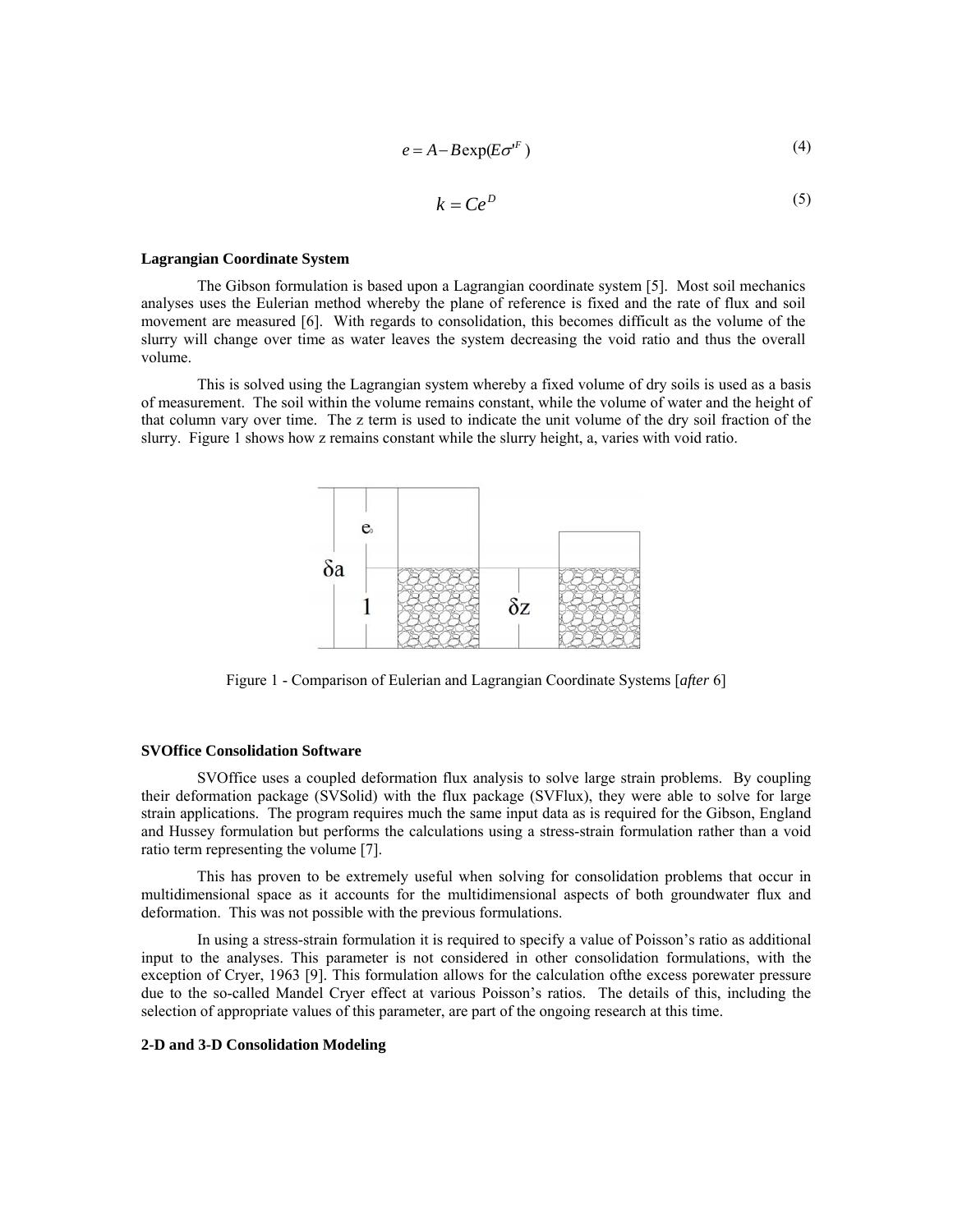Until recently there have been relatively few cases where multi-dimensional consolidation has been investigated. While one-dimensional analyses are considered suitable approximations they fail to take into account several key factors in the process. These include [7]:

- Lateral flux
- Sidewall boundary conditions
- Mandel-Cryer effect
- Spatially variable material properties

Fredlund et al. (2009) presents several preliminary analyses and benchmarks of multidimensional modeling including [7]:

- Comparison between coupled and uncoupled formulations
- Townsend et al.'s (1990) Scenario A [2]
- Mandel Cryer effect in 2-D
- An idealised 2-D model of tailings deposited into a pit

## **BENCHMARKING**

# **CONDES0**

CONDES0 is a software application compiled in 1997 to solve the 1-D consolidation and desiccation of tailings materials [1]. It has been applied in a variety of situations and is considered to reliably model 1-D large strain problems for one material under various boundary and filling scenarios.

# GEOMETRY AND BOUNDARY CONDITIONS

For this benchmark a one-dimensional column of material with a height of 10.0 m is used. The material in the column is assumed to be deposited in five 2 meter increments every 200 days for a period of 800 days. This is followed by a further period of consolidation of 200 days. It is assumed that the slurry is homogeneous at the time of deposition. Figure 2 shows the model geometry.

The top boundary is allowed to deform, while the bottom boundary is fixed. Flow is only allowed out of the system through the top surface. As this is a 1-D model no lateral flux or deformation is allowed. The water level is held constant at a height of 10.0 m.

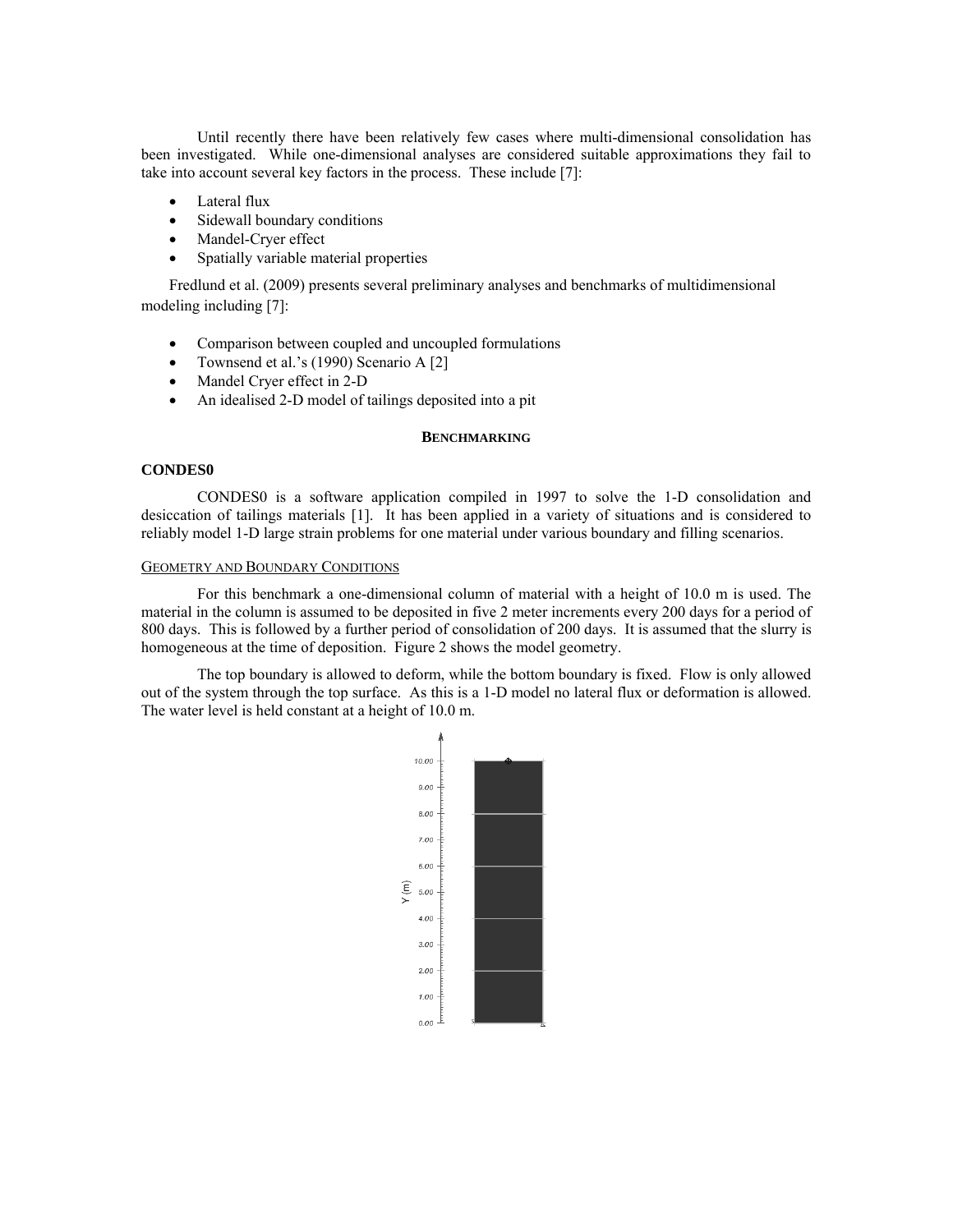# Figure 2 - Example geometry

#### MATERIAL CHARACTERISTICS

The material characteristics are assumed based on typical slurry characteristics in the literature. CONDES0 requires that the effective stress-void ratio relationship be defined in terms of the extended power function (3). For this function it is assumed that the initial void ratio occurs at the boundary between sedimentation and consolidation and at an effective stress which is theoretically the lowest that should occur for the system. The Z term is defined as this effective stress at the initial void ratio [8]. Equation 6 provides the power function used for the analysis.

The hydraulic conductivity and void ratio relationship is defined using an ordinary power function, as shown in equation (equation 7). These effective stress-void ratio and hydraulic-conductivityvoid ratio functions are shown in Figure 3a and b.

$$
e = 4(\sigma' + 0.615)^{-0.08} (kPa) \tag{6}
$$



Figure 3 – a) Effective Stress – Void Ratio Curve b) Hydraulic Conductivity - Void Ratio Relationship

As indicated above SVOffice requires the user to define the Poisson's ratio for the materials. For this 1-D benchmark it was found that a theoretical maximum Poisson's ratio of 0.495 provided the most comparable results between CONDES0 and SVOffice.

### RESULTS AND DISCUSSIONS

The results of the 1-D benchmark are shown in Figures 4 and 5. Figure 4 shows the change in material column height over time. The CONDES0 and SVOffice results are almost identical. A total consolidation of 1.8 meters is predicted after a period of 1000 days. At this time the final void ratio is 3.1 as shown on Figure 5.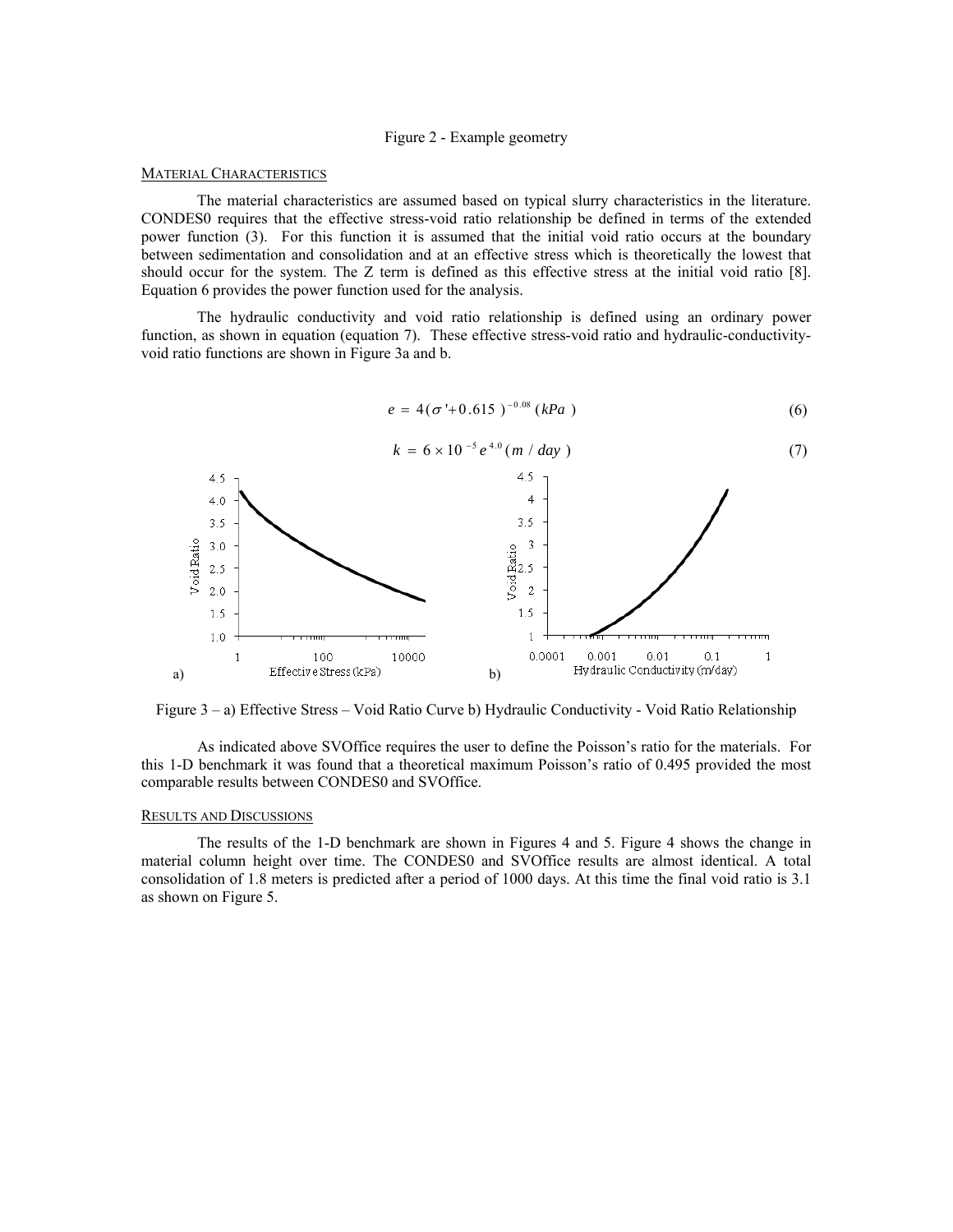

Figure 4 - Column Height Comparison between SVOffice and CONDES0



Figure 5 - Void Ratio Profile Comparison at 500 and 1000 Days

# **Townsend Scenario B**

In 1989 Townsend and McVay present a study on predicting large strain consolidation of materials under a number of scenarios [2]. Researchers were given four consolidation scenarios and were asked to come up with an estimate of several outcomes, including tailings height as a function of time and time-dependent pore pressure distribution in the profile. Scenario A is the basic case of instantaneous deposition of a material, which is then allowed to consolidate under its own self weight. This scenario was previously modeled in SVOffice by Fredlund et al (2009) [7].

 Scenario B is more complicated as it is set up to evaluate the consolidation in a 7.2 m deep pond filled in two 6 month stages (with a 6 month latency period between) and at different initial void ratios. This scenario simulates mature tailings ponds that have been filled intermittently with phosphate slurries.

### GEOMETRY AND BOUNDARY CONDITIONS

The model consists of two 3.6 m lifts of clay tailings from a phosphate mine placed over a period of 6 months, with a 6 month latency period between lifts. The initial lift is placed at a uniform void ratio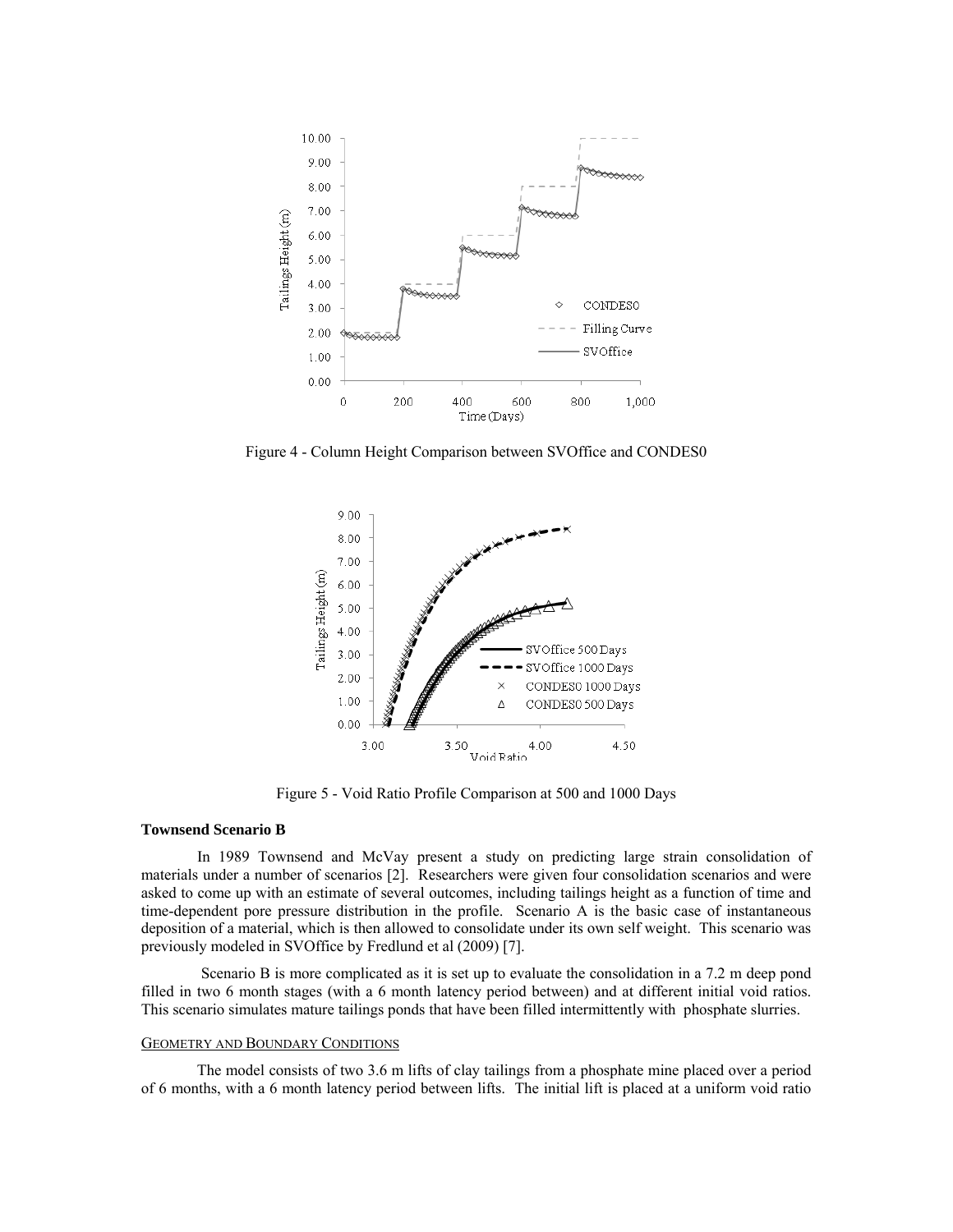$(e_0)$  of 14.8 and allowed to consolidate for a period of six months. The second lift is placed at an initial void ratio of 22.8. The column is allowed to drain only through the top surface requiring a no flow boundary on the bottom and sides of the column. Deformation is completely fixed (x, y and z directions) on the bottom plane and fixed horizontally (x and y directions) along the vertical boundaries. Initial conditions are defined by the water level, which is maintained at 8.2 m for the entire trial. Figure 6a) shows a diagram of the model, while Figure 6b) presents the filling curve.



Figure 6 - Townsend's Scenario B a) Diagram and b) Filling Curve [*after* 2]

## MATERIAL CHARACTERISTICS

The tailings slurry consists of a clay mixture commonly found in the phosphate industry. The material characteristics are provided using a power function relating effective stress to void ratio (equation 8) and another relating hydraulic conductivity and void ratio (equation 9). The relations are graphed in Figures 7a and 7b respectively.

$$
e = 7.72(\sigma')^{-0.22} (kPa)
$$
 (8)

$$
k = 2.5 \times 10^{-7} e^{4.65} (m/day)
$$
 (9)

Townsend's Scenario B is a challenging problem for several reasons. It occurs at high initial void ratios, meaning that even small changes in the effective stress can cause large deformations. The first lift is placed at a void ratio of 14.8, which based upon the effective stress relationship would occur at an effective stress of 0.052 kPa. The second lift is placed at a void ratio of 22.8, which corresponds to an effective stress of 0.0073 kPa. Also, since the bottom boundary is fixed, all flow occurs in the upwards direction, while the material is undergoing large deformations downwards. A Poisson's Ratio of 0.495 was chosen for this scenario as it provided the best fit to the literature results.

### RESULTS AND DISCUSSIONS

The numerical models compiled within Townsend and McVay's paper covered a wide variety of large strain consolidation solution methodologies used in both academia and industry. Models varied in terms of coordinate system, dependent variables, solution technique and methodology [2]. In spite of this, fairly consistent results were obtained when they were applied to the same scenario. Two exceptions were the NWTRN and McGILL models, which are believed to be caused by a misinterpretation of filling data [2]. The WES model required an approximation to solve for the staged filling nature of the scenario. An equivalent column was devised where material at a void ratio of 18.81 was placed in two instantaneous lifts one year apart [2].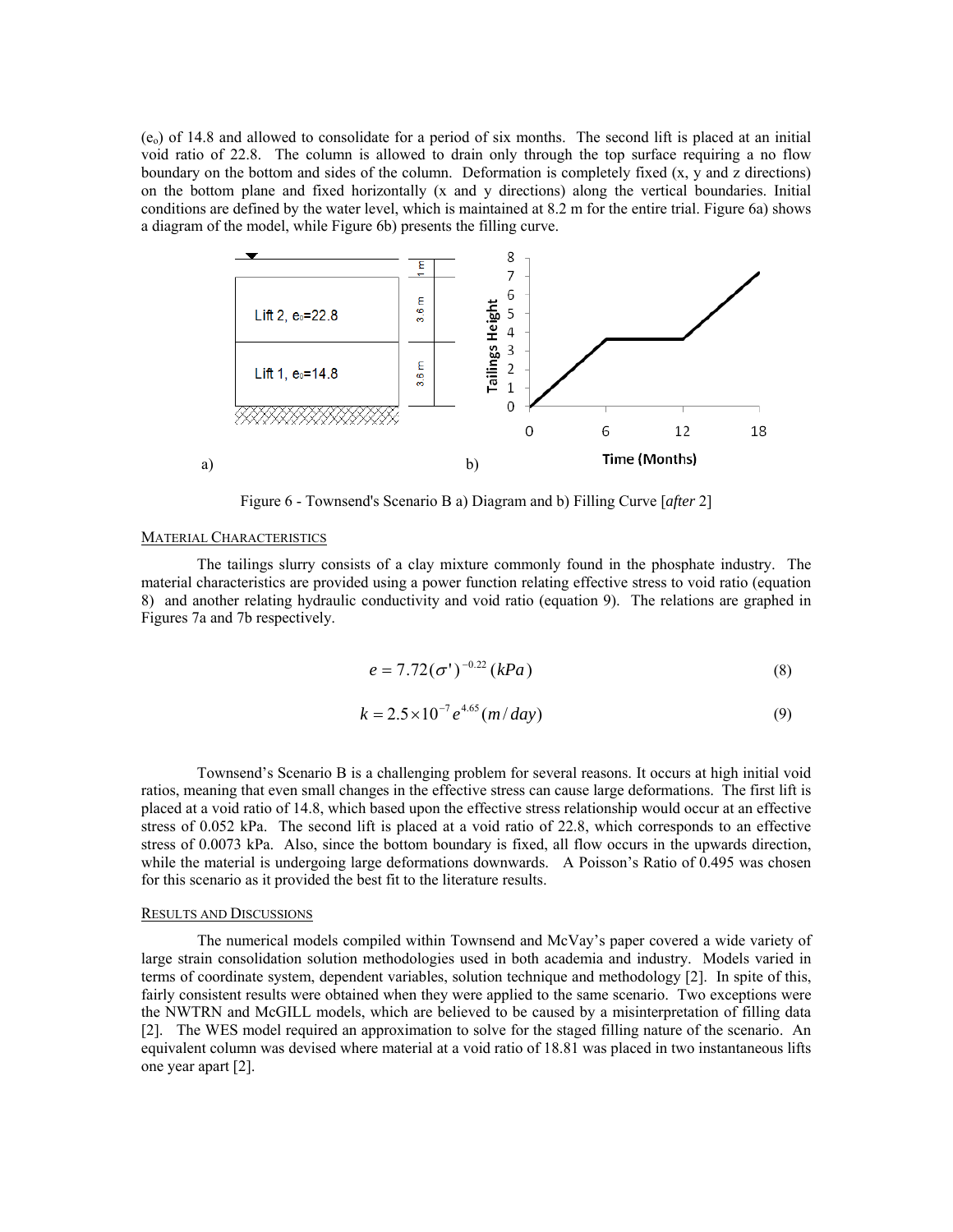Figures 8 to 10 compare the results found by Townsend et al. (various symbols) and those obtained in SVOffice (solid line). The SVOffice results provide a very good fit of the responses provided by the various researchers. It is concluded that SVOffice can model these results very well.



Figure 7 – a) Effective Stress – Void Ratio Curve b) Hydraulic Conductivity - Void Ratio Relationship



Figure 8 - Townsend B Tailings Height with Respect to Time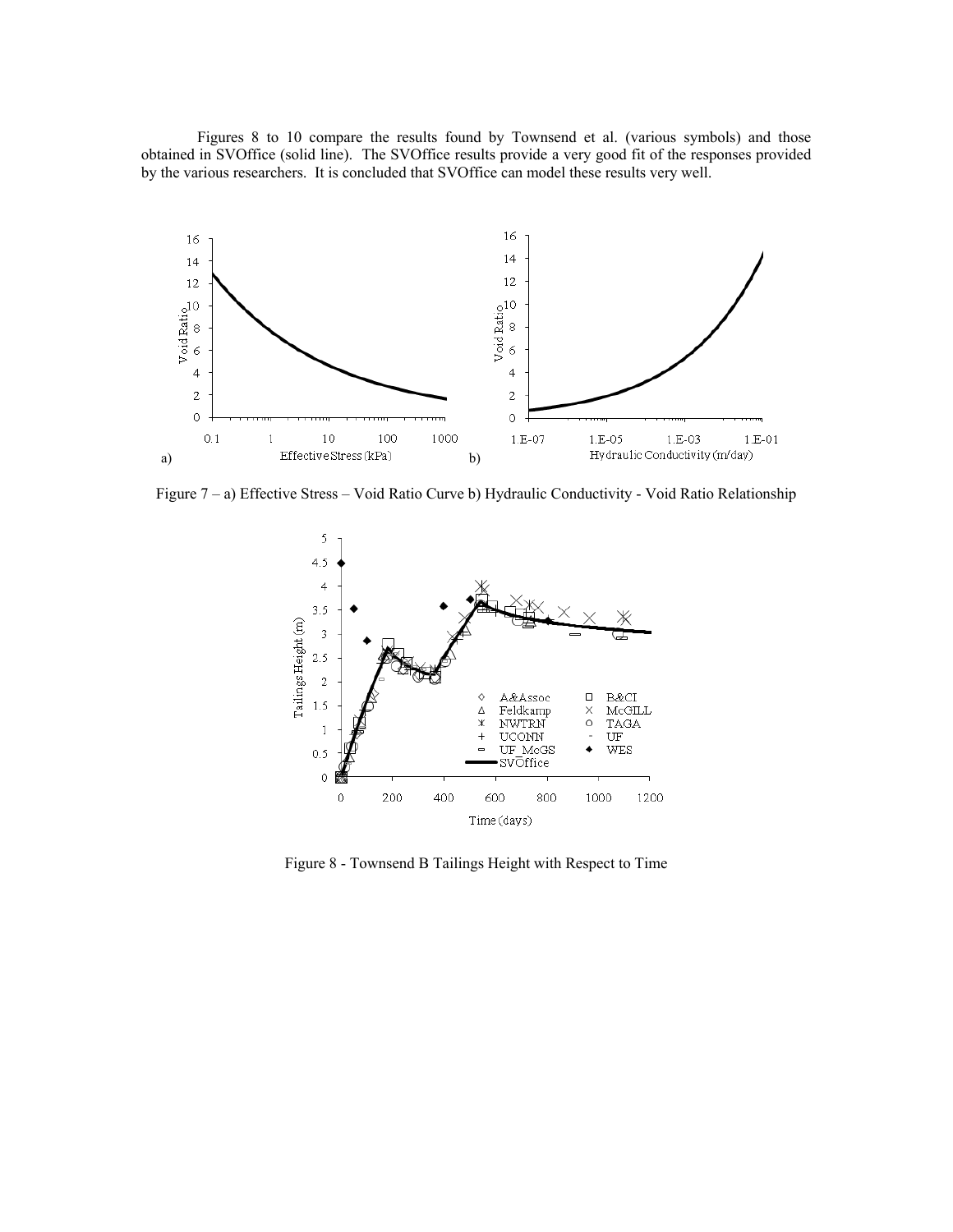

Figure 9 - Townsend B One Year Excess Porewater Pressure Profile

### **Long-term column test**

Jeeravipoolvarn et al. (2008) present the experimental results of a long term column consolidation test on oil sands tailings [3]. They compare the experimental data to another one-dimensional finite element model.



Figure 10 - Townsend B One Year Void Ratio Profiles

# GEOMETRY AND BOUNDARY CONDITIONS

The consolidation test is done in a circular column, with a height of 10 m and diameter of 0.9 m (Figure 11). While a 1-D model is simply a series of layers, 2-D was solved as a cross-section of the column split along the center on the vertical axis. In 3-D, the full cylinder was created and solved as a mesh. It is assumed that the tailings were initially homogeneous and deposited instantaneously. The deformation boundary conditions consist of a lower boundary that is fixed in place, and an upper boundary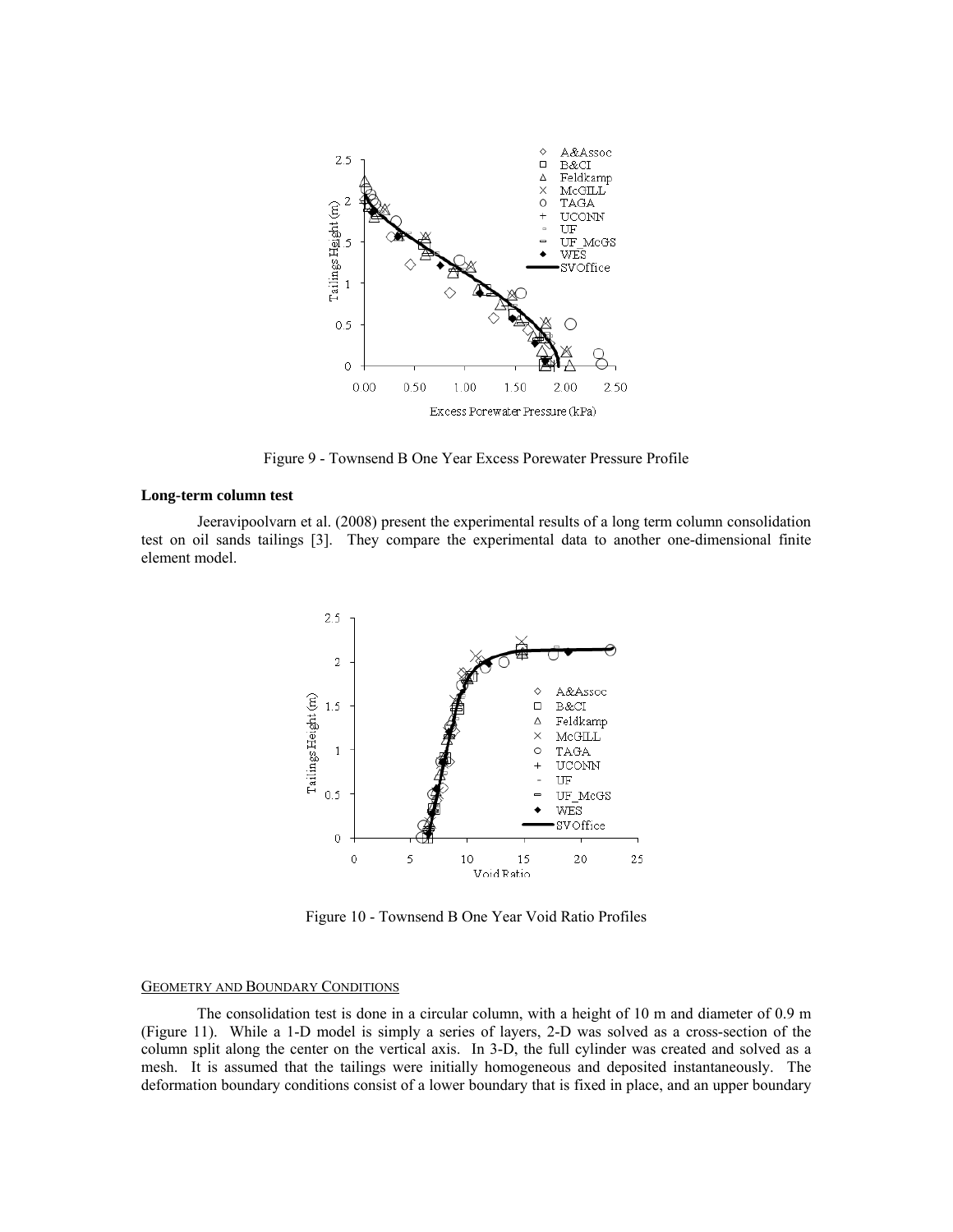that is free to deform. In the multi-dimensional models, the lateral boundaries are fixed in the horizontal direction, but are free to deform vertically. The flux conditions consist of a constant head of 10 m at the top boundary and a zero flux boundary at the bottom. This forces the water to flow from bottom out through the top boundary, while simulating a constant water table above the soil region.



Figure 11 - Jeeravipoolbarn, 2008 Column 1 Model Geometry (3-D)

# MATERIAL CHARACTERISTICS

Jeeravipoolvarn et al. use a Weibull function to relate effective stress and void ratio. It has been reported that this formulation is the most effective for representing the effective stress relationship in oil sands tailings [3]. The Weibull function is provided in equation (10). Equation (11) shows the void ratiohydraulic conductivity relationship. These are depicted graphically in Figures 12a and 12b respectively.

The material has a specific gravity of 2.28 and an initial void ratio of 5.17. A Poisson's ratio of 0.4 was assumed.

$$
e = 5.50 - 4.97 \exp(-1.03 \sigma^{1-0.67}) (kPa)
$$
 (10)

$$
k = 6.51 \times 10^{-6} e^{3.824} (m / day)
$$
 (11)



Figure 12 – a) Effective Stress – Void Ratio Curve b) Hydraulic Conductivity - Void Ratio Relationship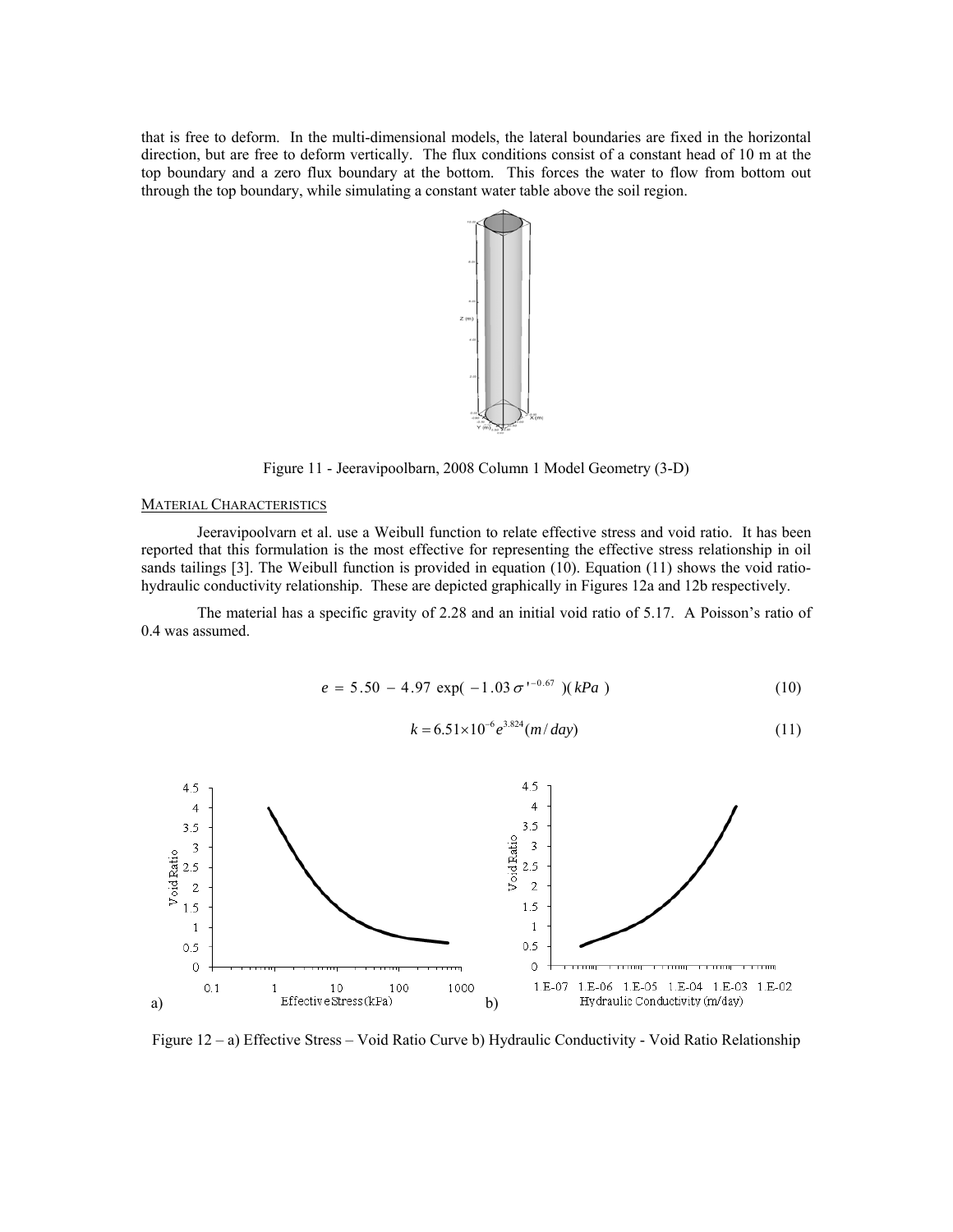#### RESULTS AND DISCUSSIONS

The comparison between the experimental data and the predictions by Jeeravipoolvarn, et al (2008) as well as SVOffice are shown in Figure 13. There is considerable difference between the experimental data and the predictions by Jeeravipoolvarn, et al (2008). The authors indicate that the difference may be the result of thixotropy or creep behaviour of the oil sands tailings.

The SVOffice analyses were performed assuming 1-D, 2-D and 3-D conditions. The results in Figure 13 show how close the multidimensional results are to those predicted by the literature. It also shows that 2 and 3-D results are the same as those found for 1-D. With 2-D and 3-D models there is potential for more spatial variation throughout the mesh; therefore the similarity of the results is worthy of note.



Figure 13 - SVOffice Results As Compared to Literature Prediction and Experimental Results

#### **CONCLUSIONS AND AREAS OF FURTHER RESEARCH**

The beta version of the software suite SVOffice is successful in benchmarking other analytical results. It provides similar results as CONDES0 and also fits a series of results from other models for a complicated depositional scenario of phosphate tailings. The 1-D, 2-D and 3-D analyses of a column test on oil sands also fit the results obtained previously using a different analytical model.

 The modeling of 2-D and 3-D consolidation will support the optimization of designs of large tailings impoundments. It will play a major role in all aspects of dam/dike design, water balance calculations, cover system design and mine planning (in terms of tailings capacity over time). The next step in this research is to expand the benchmarking of the 1-D large strain consolidation analysis to 2-D and 3- D models.

**Acknowledgement**: The authors would like to acknowledge the financial support provided by SoilVision Systems Inc. as well as the National Science and Engineering Research Council of Canada.

#### **REFERENCES**

- 1. D. Yao and D. Znidarcic. *User`s Manual for Computer Program CONDES0.* Bartow Florida: Florida Institute of Phosphate Research, 1997.
- 2. F.C. Townsend, and M.C. McVay. "SOAs Large Strain Consolidation." *Journal of Geotechnical Engineering* 116, no. 2 (February 1990).